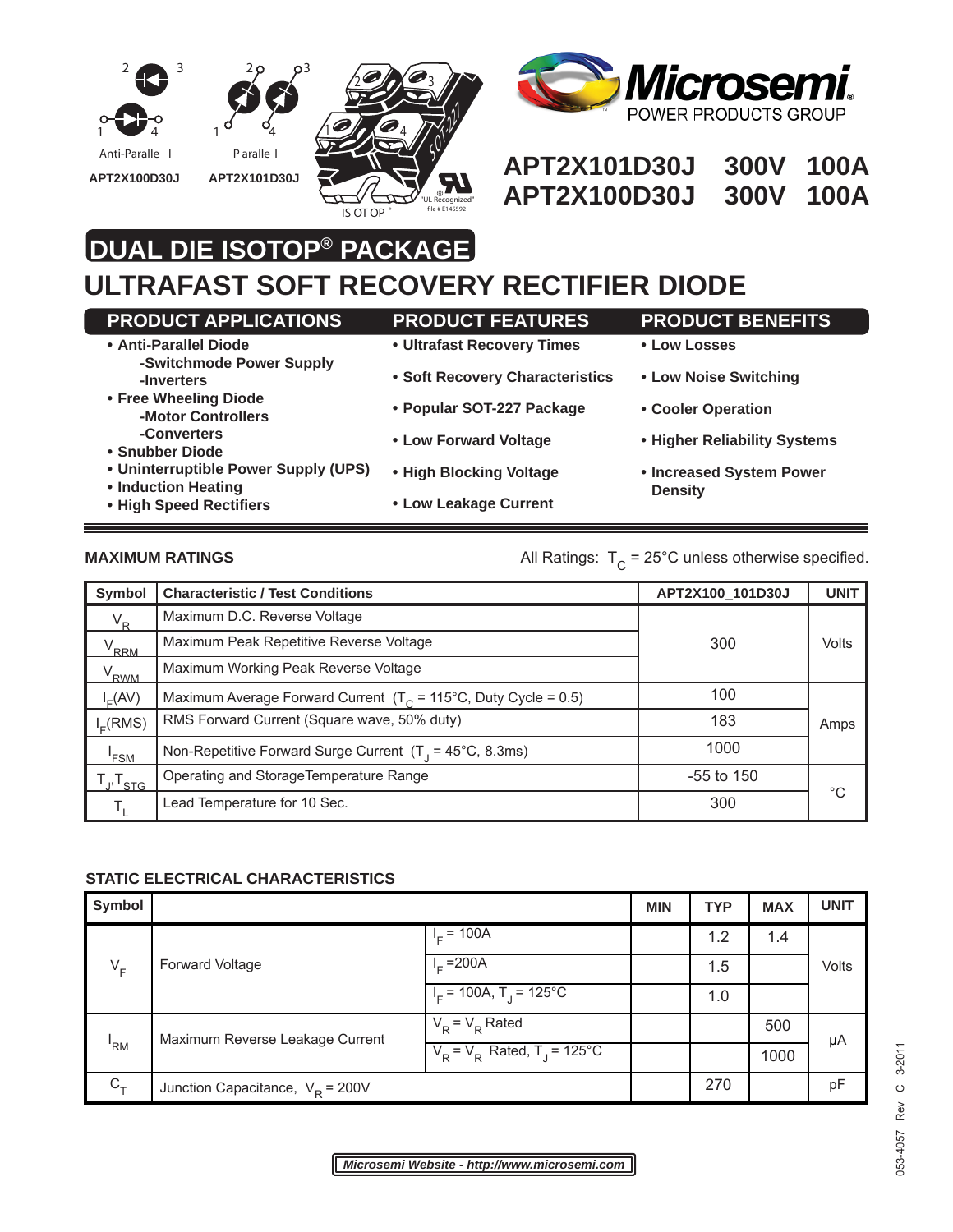### **DYNAMIC CHARACTERISTICS**

| <b>Symbol</b>    | Characteristic                                                                                                 | <b>Test Conditions</b>                                                                      | <b>MIN</b> | <b>TYP</b> | <b>MAX</b> | <b>UNIT</b> |
|------------------|----------------------------------------------------------------------------------------------------------------|---------------------------------------------------------------------------------------------|------------|------------|------------|-------------|
| t<br>rr          | Reverse Recovery Time $I_F = 1A$ , di <sub>r</sub> /dt = -100A/us, V <sub>p</sub> = 30V, T <sub>1</sub> = 25°C |                                                                                             |            | 36         |            |             |
| $t_{rr}$         | Reverse Recovery Time                                                                                          |                                                                                             |            | 47         |            | ns          |
| $Q_{rr}$         | Reverse Recovery Charge                                                                                        | $I_F$ = 100A, di <sub>F</sub> /dt = -200A/µs<br>$V_R = 200V$ , $T_C = 25^{\circ}C$          |            | 120        |            | пC          |
| <sup>I</sup> RRM | Maximum Reverse Recovery Current                                                                               |                                                                                             | -          | 5          |            | Amps        |
| $t_{rr}$         | Reverse Recovery Time                                                                                          | $I_F$ = 100A, di <sub>F</sub> /dt = -200A/µs<br>$V_p = 200V$ , $T_c = 125^{\circ}C$         |            | 110        |            | ns          |
| $Q_{rr}$         | Reverse Recovery Charge                                                                                        |                                                                                             |            | 650        |            | пC          |
| <sup>'</sup> RRM | Maximum Reverse Recovery Current                                                                               |                                                                                             |            | 10         |            | Amps        |
| $t_{rr}$         | Reverse Recovery Time                                                                                          | $I_F$ = 100A, di <sub>F</sub> /dt = -1000A/µs<br>$V_{\rm p}$ = 200V, T <sub>c</sub> = 125°C |            | 70         |            | ns          |
| $Q_{rr}$         | Reverse Recovery Charge                                                                                        |                                                                                             |            | 1490       |            | nC          |
| 'RRM             | Maximum Reverse Recovery Current                                                                               |                                                                                             |            | 37         |            | Amps        |

#### **THERMAL AND MECHANICAL CHARACTERISTICS**

| Symbol                 | <b>Characteristic / Test Conditions</b> | <b>MIN</b> | <b>TYP</b> | <b>MAX</b> | <b>UNIT</b>   |
|------------------------|-----------------------------------------|------------|------------|------------|---------------|
| $R_{\theta$ JC         | Junction-to-Case Thermal Resistance     |            |            | .42        | $\degree$ C/W |
| V <sub>isolation</sub> | <b>RMS Voltage</b>                      |            |            | 20         |               |
| $W_{\tau}$             | Package Weight                          |            | 1.03       |            | 0Z            |
|                        |                                         |            | 29.2       |            | g             |
| Torque                 | Maximum Terminal & Mounting Torque      |            |            | 10         | $Ib \cdot in$ |
|                        |                                         |            |            | 1.1        | $N \cdot m$   |

**Microsemi Reserves the right to change, without notice, the specifi cations and information contained herein.**



RECTANGULAR PULSE DURATION (seconds) **FIGURE 1. MAXIMUM EFFECTIVE TRANSIENT THERMAL IMPEDANCE, JUNCTION-TO-CASE vs. PULSE DURATION**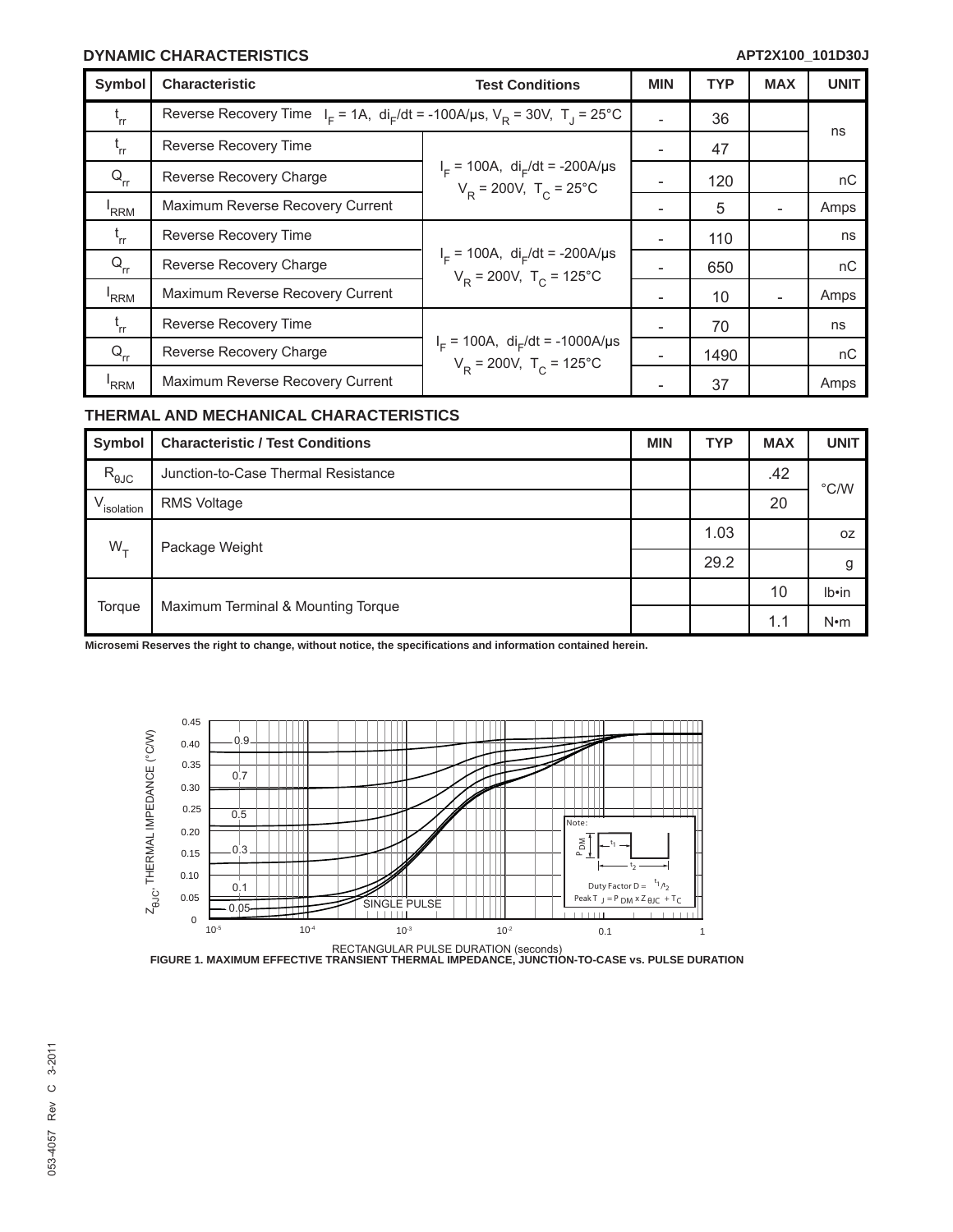



 **Figure 6. Dynamic Parameters** *vs.* **Junction Temperature Figure 7. Maximum Average Forward Current** *vs.* **Case Temperature**